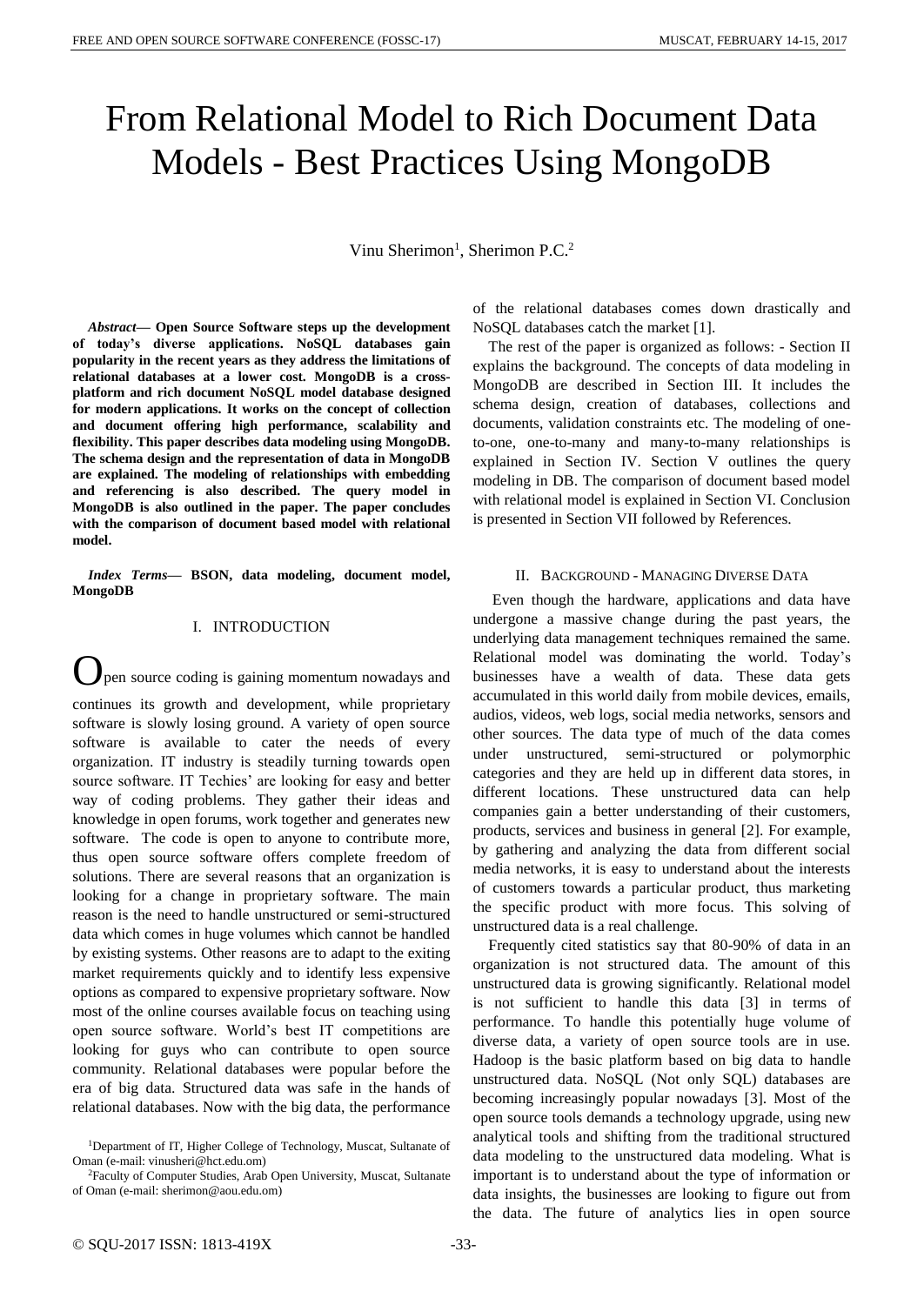technology.

NoSQL databases are either based on document, keyvalue pairs, graphs or wide-column stores. Several studies are being done to compare the relational model with NoSQL databases. In [1], the authors have compared the performance of data storage and retrieval mechanisms of the relational model with graph databases and column-store databases. Another study compared the relational, document and graph databases in the context of a web application [3]. The comparison of MySQL and MongoDB databases was done in a study which analyzed the CRUD (Create, Read, Update, and Delete) operations on different data sets [4]. A comprehensive study was published in 2013on the good and the bad aspects of NoSQL systems [5]. In this paper, the author condemns about the lack of a common language in NoSQL systems, no sophisticated query optimizer and the migration between different NoSQL systems.

### III. DATA MODELING CONCEPTS IN MONGODB

Before the advent of online and mobile applications, databases processes structured data. Simple data models were described as a set of entities, attributes and relationships among the entities. Today's unstructured data is not organized into rows and columns as done in structured data. To address unstructured data, NoSQL databases were developed. MongoDB, the document based database was built specifically to handle unstructured data. It is the leading modern database platform and serves as a catalyst for the Big Data movement.

#### *A. Schema Design*

The fundamental change in transferring from a relational database structure to NoSQL database systems is the change in the modeling of data. For instance, a relational database model follows a two-dimensional structure in which data is kept in rows and columns, whereas in MongoDB, there is no rigid structure and it follows a document based model which contains data which can be embedded sub-documents, or arrays. In SQL databases, it is necessary to define the database schema before inserting any data. But MongoDB documents do not have a pre-defined schema. It follows a flexible and dynamic data structure. Figure 1 shows the comparison of basic terminologies in RDBMS and MongoDB.

| <b>RDBMS</b> | MongoDB                        |
|--------------|--------------------------------|
| Database     | Database                       |
| Table        | Collection                     |
| Tuple/Row    | Document                       |
| Column       | Field                          |
| Primary Key  | Default id field in a document |
| Index        | Index                          |

#### Fig. 1 Comparison of basic terminologies

In MongoDB, a collection is created without defining the schema first (document fields and their data types). At any point new fields can be inserted and existing fields can be updated or removed, thus changing the schema of a collection. This is very beneficial for developers as they can change the database design as they develop the application as per any new requirements. While designing the schema, special care must be taken to understand about the ratio of read/write operations, type of query operations to be performed, etc.

#### *B. Databases, Collections and Documents*

The *use* command is used to create a database in MongoDB. For example, *use DB1* will create a new database "DB1". The default database of MongodB is '*test'*. The *db.createCollection()* method is used to create a collection in MongoDB [6]. The following example illustrates the creation of "products" collection.

db.createCollection("products")

Documents are inserted into a collection using *db.collection.insert()* method [6]. For example, suppose we want to insert documents into the *products* collection. This is done as follows:-

db.products.insert( { pname: "pencil", qty: 24, price:2 } )

The *find()* method is used to query a MongoDB document [6]. It displays a document in an unstructured format. The *pretty()* method is used to display a document in a structured format [6]. For instance, *db.products.find().pretty()* displays the result as follows:-

```
{
 " id": ObjectId("644de2f80 mn8670f89r789a8"),
 "pname" : "Pencil",
 "qty" : 24,"price":2
}
```
An \_id field is automatically created and a unique ObjectId is assigned to it as shown below. Each object has a unique ID to identity it within the collection. The\_id field in each document is either generated automatically or created by the user.

#### *C. BSON format*

Nowadays data is often represented as JSON (Javascript Object Notation) documents rather than using tables since they follow complex structures. MongoDB uses BSON (Binary JSON) to represent the data. BSON extends JSON and includes additional data types such as *int*, *long* and *floating point*. BSON format allows embedded data to contain in the collections. JSON documents also align with the structure of objects in modern programming languages [7]. This makes it easy for developers to map the data used in the application to its associated document in the database [7].

The maximum allowed size of a MongoDB document (BSON) is 16 MB. In reality, many documents are a few kilobytes. Some applications require more size for a document. MongoDB supports many data types such as *String*, *Integer*, *Boolean*, *Array*, *Object*, etc.For instance, consider "products" and "reviews". For a product, there may be millions of reviews. It is not good to embed all the reviews in a product document. Instead, the reviews can be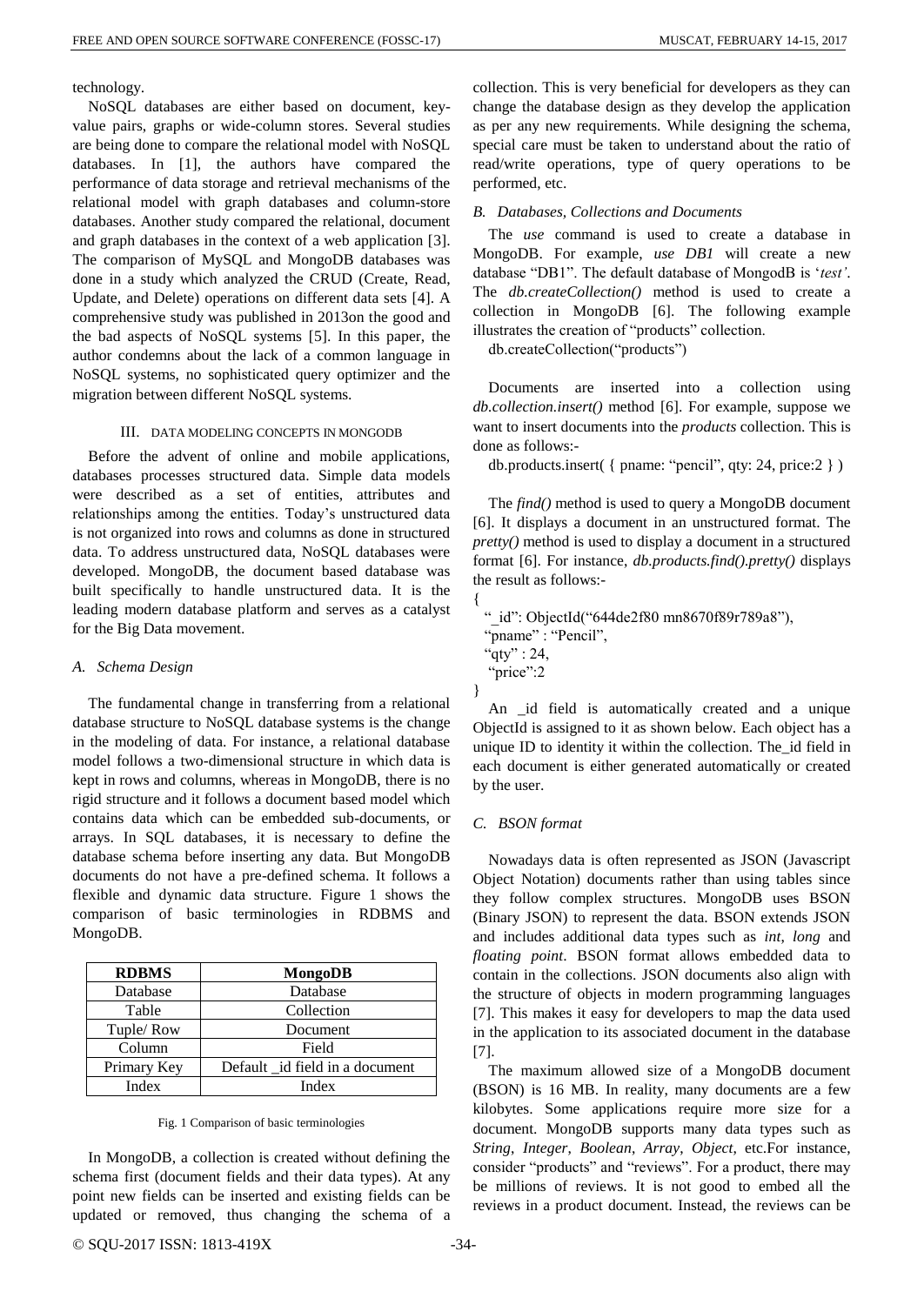kept as a separate collection with a reference to the product document. Also few top reviews can be embedded in the product document itself for immediate access.

### *D. Storage Engines*

WiredTiger is the default storage engine for MongoDB [8]. The latest versions of MongoDB offers an encrypted storage engine based on WiredTiger. So in this case a separate file encryption is not required. There is also an In-Memory storage engine for extremely powerful applications that require real time analytics. MongoDB uniquely allows users to mix and match multiple storage engines within a single MongoDB cluster [9].

# *E. Validation Constraints*

NoSQL way of structuring data get rid of the constraints imposed by the relational model [4]. In all MongoDB collections, an \_id field is automatically inserted in every document. This field is reserved for primary key. If the user didn't fill this field, then it will be automatically filled with MongoDB ObjectID, which is a unique value. Document based model embeds the sub-documents inside the parent document. So JOIN is mostly avoided. So the use of foreign key constraint is also reduced. Also validation rules can be defined for a collection. For example, rules can be enforced to check data types, domain, other components of the documents, etc.

Document Validation is now supported in the latest versions of MongoDB. A document is validated during any insertions or updates. The *validator* option is used to specify the validation rules in a document. Validation rules can be added when creating a collection or to an existing collection. The example below shows how to add a validator to a *student* collection when creating the collection.

db.createCollection ("student", {

validator: {age: {\$lte: 40, \$gte: 17}}

})

Another validation is to ensure the existence of a common field among all documents in a collection. For example, suppose we want to create a validation that that there must be an "email" field in an existing "student" collection. This is done through the following validator:

db.runCommand( {

 collMod: "student", validator: {email: {\$exists: true}} })

*validationLevel* and *validationAction* are two other options available in MongoDB. The option *validationLevel* determines how strictly MongoDB apply the validation rule during a document update. The default value of *validationLevel* is 'strict', means MongoDB applies validation rules to all inserts and updates. But if the value is set as 'moderate', then MongoDB will not apply rules to such documents that do not satisfy the rules. MongoDB uses the option *validationAction* to handle documents that violate the rules. By default the value of *validationAction* is 'error', means MongoDB rejects all the documents that violates the rules. But if the value is 'warn', then MongoDB proceeds with the insert/update operation and issues a warning message.

Example: Consider the following two documents in

"student" collection.

```
{
_id:23,
name:"Samar",
age:16,
phone:99339021
}
{
_id:45,
name:"Ammar",
age:22,
email:"amr@hct.edu.om",
phone:24444904
```
}

In the above example, suppose we want to apply a validator as shown below.

db.runCommand( {

 collMod: "student", validator: {email: {\$exists: true}}, validationLevel:"moderate", validationAction:"warn" })

Here if any attempt is made to update the document with \_id 45, MongoDB applies the validation rules since it satisfies the criteria. But MongoDB will not apply the rules for any updates made to the document with \_id 23 since it doesn't match the criteria in the rule. Also since the *validationAction* is warn, the following student document is inserted into the collection, but a warning message is generated.

db.student.insert({\_id:78,name:"Amna",age:23})

# IV. MODELING RELATIONSHIPS IN MONGODB

MongoDB allows embedding sub-documents or arrays inside the main document or creating references between documents in different collections [10].

# *A. One-to-One relationships*

If the data follows a one-to-one relationship, then related document is usually embedded inside the main document, but it is not mandatory. For example, consider "customers" and "addresses". Each customer has one address and each address is associated with one customer. It is modeled as follows:-

{ "\_id":"99", "custName":"Khalid", "address": [ { "way\_no":"788","flat\_no":"F22","city":" Muscat" } ] }

Here the address field is a sub-document represented as an array of fields.

# *B. One-to-N relationships*

For modeling One-to-N relationship, there are different options as per the cardinality. The basic modeling is to embed an array of sub-documents into the parent document. But it is not the only available option. It depends on what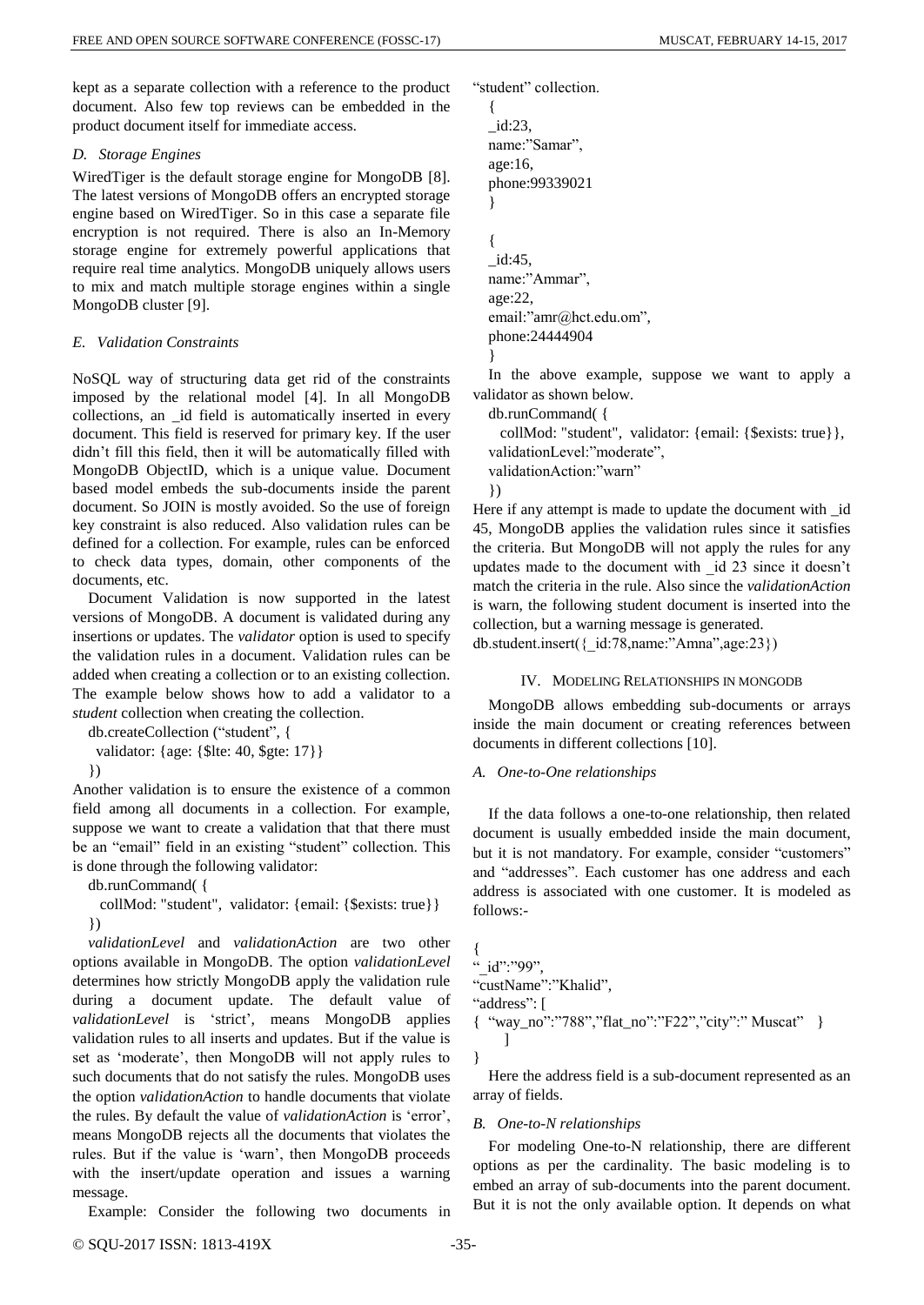exactly is the cardinality of "N". The different options for "N" are few, many or millions.

• One-to-few - An example of this type of relationship is to model "Parent" and "Child". The details of children can be embedded inside each Parent document.

{ parentName:"Khalid" children: [

{ \_id:"1","cname":"Sara","age": 14 }, { \_id:"2","cname":"Amal","age": 11}, { \_id:"3","cname":"Amna","age": 7} ] }

In the above example, the id field is provided by the user.

• One-to-many - An example of this type of relationship is to model "Student" and "Course". Here also the details of courses can be embedded inside each student document as the one-to-few relationship.

```
{
```

```
StudentID: "101".
```
FirstName: "Salim",

LastName: "Said", City: "Muscat",

```
Courses: [
```

```
{ CourseCode: "DB1102",
```
CourseTitle: "Introduction to Database" Credits: "3"

}, {

> CourseCode: "SE1101", CourseTitle: "Introduction to Programming" Credits: "4"

} ] }

> • One-to-millions - An example is to model "People" and "Cities". Here we have a large number of people living in each city. So it is not efficient to embed the details of people in city document since the size of the document becomes very large. The size of a document in MongoDB is limited to 16 MB. Here the only option is to apply normalization as in the case of any RDBMS.

*C. N-to-N relationships*

To model many-to-many relations, two collections are used. Within each document in a collection, the related links to other collection's documents are stored.

For instance, consider the entities "Student" and "Course". Each student study many courses and each course is studied by many students.

The documents in "Student" collection can be:

```
{
```

```
 "_id" : ObjectId("623de 2f30 mn8sd0f89r205z1"),
```

```
 "stname" : "Salim Said",
```

```
 "courses" : [
```
ObjectId("623de12a6mn8sd0f89r205z2"),

 ObjectId("623de 34a0 mn8sd0f89r205z3"),  $\begin{array}{ccc} \end{array}$ 

}

```
{
  "_id" : ObjectId("623de 2f30 mn8sd0f89r205z5"),
  "stname" : "Malek Moosa",
  "courses" : [ 
     ObjectId("623de 2f30 mn8sd0f89r205z6"),
     ObjectId("623de12a6mn8sd0f89r205z2")
  ]
}
```
The documents in "Course" collection are:

```
{
  "_id" : ObjectId("623de12a6mn8sd0f89r205z2"),
  "cname" : "Introduction to Database",
  "students" : [ 
     ObjectId("623de 2f30 mn8sd0f89r205z1"),
     ObjectId("623de 2f30 mn8sd0f89r205z5")
  ]
}
{
  "_id" : ObjectId("623de 34a0 mn8sd0f89r205z3"),
  "cname" : "Introduction to Programming",
  "students" : [ 
     ObjectId("623de 2f30 mn8sd0f89r205z1")
  ]
}
{
  "_id" : ObjectId("623de 2f30 mn8sd0f89r205z6"),
  "cname" : "Computer Hardware",
  "students" : [ 
     ObjectId("623de 2f30 mn8sd0f89r205z5")
  ]
```
} The id's are used to link the student documents with course documents and vice versa. Now the fetching of related data must be handled in the corresponding application.

In one-to-one, one-to-few and one-to-many the data is prejoined by combining the related fields in a single data structure. This avoids the need of normalization which is applied in traditional RDBMs systems. Even though the denormalization of document model approach increases the storage requirements, it is insignificant when we compare it with the efficiency of reading/writing an entire record with a single operation.

# V. QUERY MODELING USING MONGODB

MongoDB, provides a rich set of indexing options to query a collection. It includes text indexes, geospatial indexes, compound indexes, sparse indexes, time to live (TTL) indexes, unique indexes, and others [11]. MongoDB provides native drivers for all popular programming languages and frameworks such as Java, .NET, Ruby, PHP, JavaScript, Python, Perl, Scala, in addition to 30+ community-developed drivers [12]. MongoDB doesn't use SQL as in the case of RDBMS. It uses methods or functions from the concerned API to communicate with database.